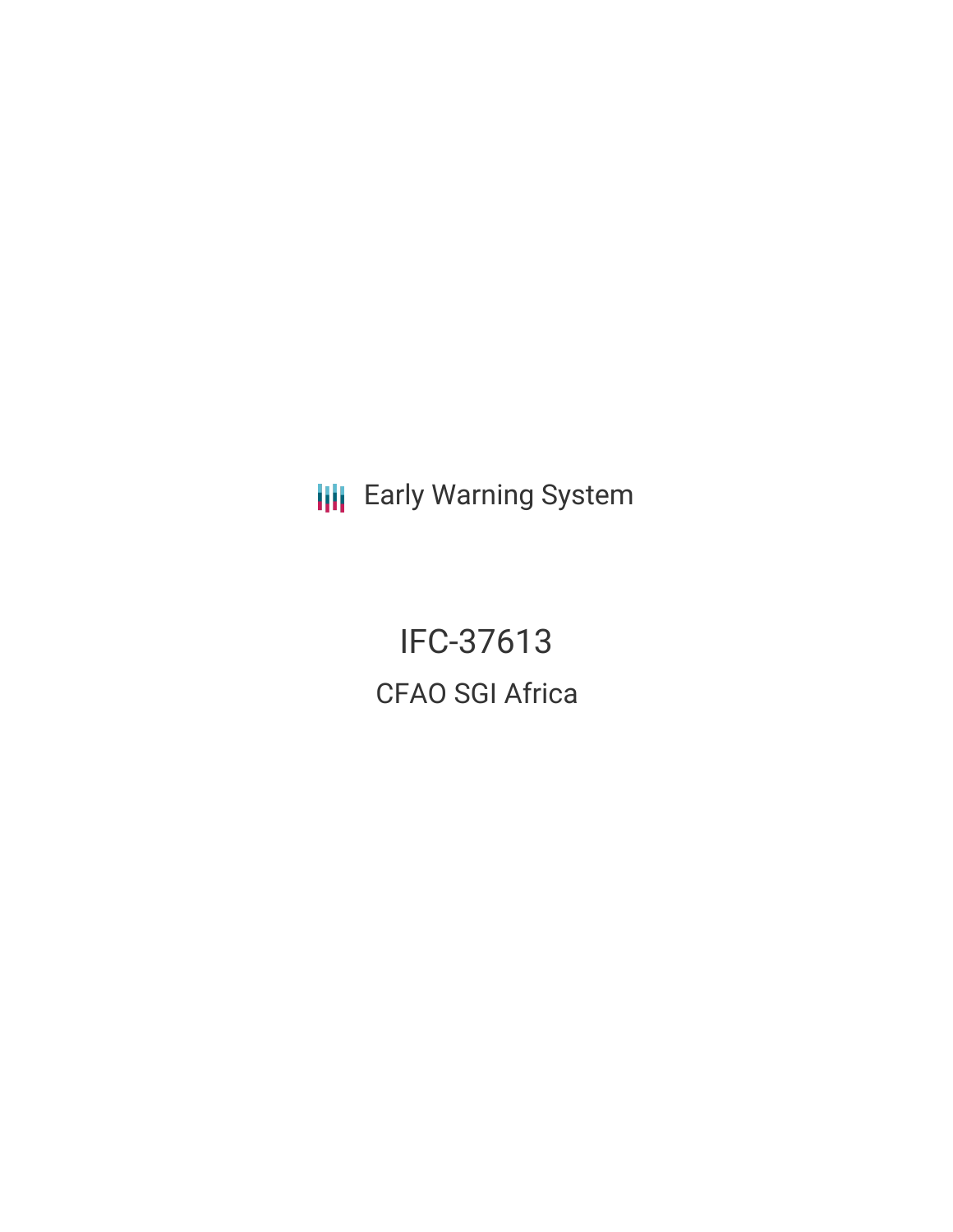

# **Quick Facts**

| <b>Countries</b>              | Cameroon, Congo, Democratic Republic of, Gabon, Ghana, Ivory Coast, Nigeria, Senegal |
|-------------------------------|--------------------------------------------------------------------------------------|
| <b>Financial Institutions</b> | International Finance Corporation (IFC)                                              |
| <b>Status</b>                 | Proposed                                                                             |
| <b>Bank Risk Rating</b>       | B                                                                                    |
| <b>Borrower</b>               | SGI AFRICA SASU                                                                      |
| <b>Sectors</b>                | Industry and Trade, Infrastructure                                                   |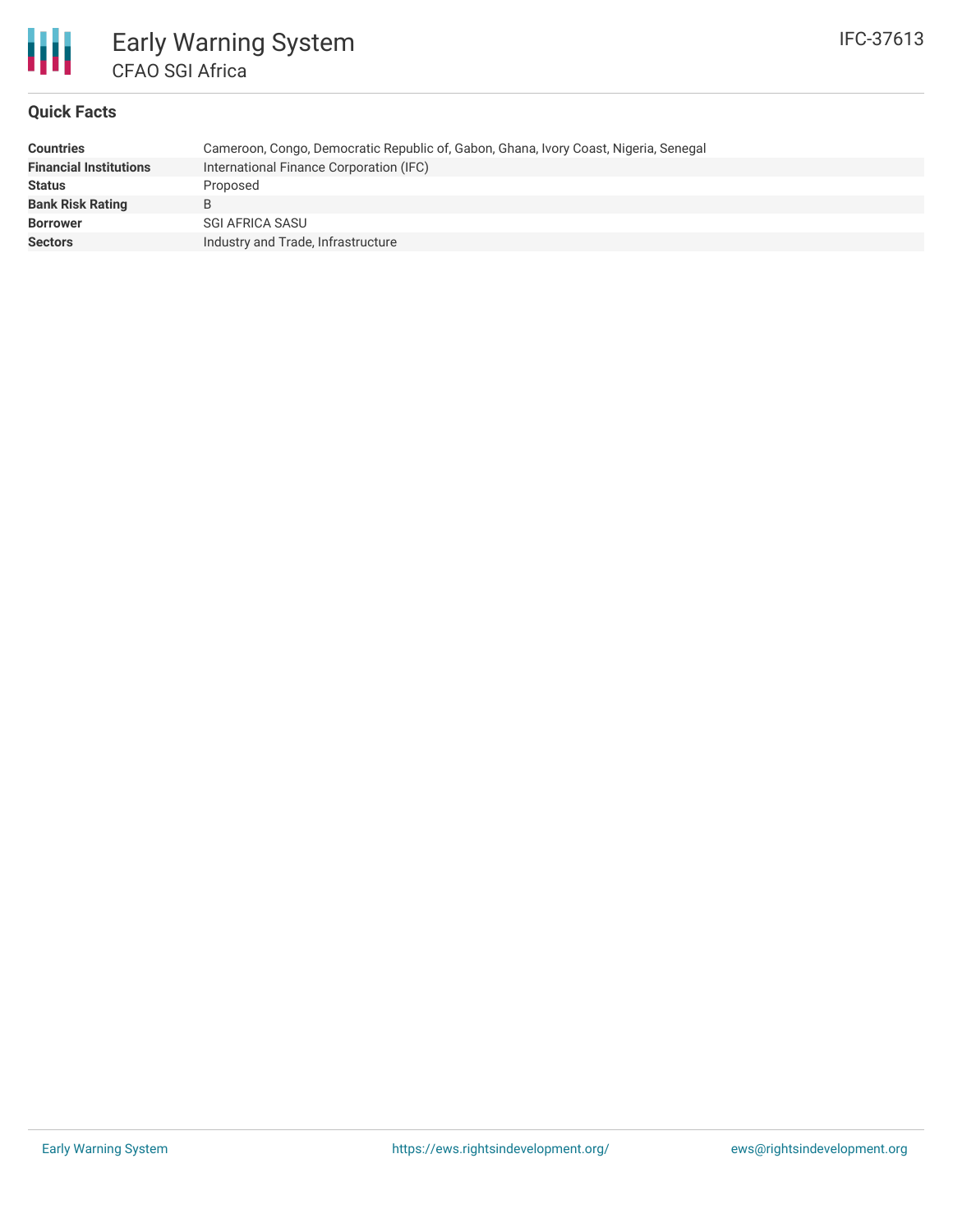## **Project Description**

### PROJECT DESCRIPTION

This is a proposed equity investment of up to EUR60 million in SGI Africa SAS ("SGI" or ''the Company") to support the phased development of c.20 malls in West and Central Africa at an estimated cost of EUR500 million (the "Project"). Target countries are Cameroon, Congo, Ivory Coast, Ghana, Nigeria, Senegal, Gabon and the Democratic Republic of Congo. The company is the property development and management arm of CFAO Retail, the retail division of CFAO S.A. ("CFAO" or the "Group" or the "Sponsor"), a front-ranking specialized distributor and preferred partner of major international brands, serving the highpotential equipment & services, healthcare and consumer goods markets in Africa and the French overseas territories.CFAO Retail was created in 2013 to develop modern retail in Africa and includes SGI Africa mandated to build and manage shopping malls across West and Central Africa. Depending on the country's assessment, 3 formats are considered: (i) hypermarket + shopping center + food court; (ii) supermarket + shopping center + food court; or (iii) standalone supermarket with a small gallery. Carrefour is expected to be the anchor tenant in all the malls. The expansion plan is already in motion with the first 14,500 m2 Gross Leasing Area (GLA) shopping mall (Marcory) to open in Abidjan, Ivory Coast, in December 2015.CFAO Retail will acquire or lease land lots in all 8 targeted countries. In Cote d'Ivoire, CFAO already acquired one land lot considered a willing buyer/willing seller transaction for its Marcory shopping mall. About 6 other sites have been prospected. In Cameroon, at least 5 sites have been prospected among which, one could be a lease. In all countries, lands are located in urban setting and cover 2-6 ha.

### OVERVIEW OF IFC'S SCOPE OF REVIEW

IFC's review included a visit of the Marcory shopping mall, and of 2 proposed sites for future development in Abidjan; and 5 sites in Douala from November 10-13, 2015. Meetings were held with the CFAO Group Human Resources (HR) Manager, CFAO Retail Project Manager, Acquisition Manager, and Maintenance Manager in Paris the 6-7 October 2015. Meetings were held in Abidjan with CFAO Retail General Manager, HR Manager, Corporate Social Responsibility (CSR) Manager, Food Court Manager, Security Manager, Supply Chain Manager, Finance Manager, Quality and Food Safety Manager, Socotec General Manager (responsible for Occupational Health and Safety (OHS) during construction, and Life and Fire Safety), CIA Project Manager (EPC contractor). The CFAO Retail General Manager in Douala was also met. IFC reviewed the following documentation: Food Safety Management Plan, suppliers contracts, waste management contracts, security contract, procedures for Personal Protective Equipment (PPE), organizational charts, collective bargaining agreement, internal regulations for Cote d'Ivoire, HR procedures, and the Construction General Safety Management Plan.

#### IDENTIFIED APPLICABLE PERFORMANCE STANDARDS\*\*

While all Performance Standards are applicable to this investment, IFC's environmental and social due diligence indicates that the investment will have impacts which must be managed in a manner consistent with the following Performance Standards.PS 1 - Assessment and Management of Environmental and Social Risks and ImpactsPS 2 - Labor and working conditionsPS 3 - Resource Efficiency and Pollution PreventionPS 4 - Community Health, Safety and SecurityIf IFC's investment proceeds, IFC will periodically review the the project's ongoing compliance with the Performance Standards

There are no existing PS5 (Land Acquisition and Involuntary Resettlement) impacts identified for specified project sites and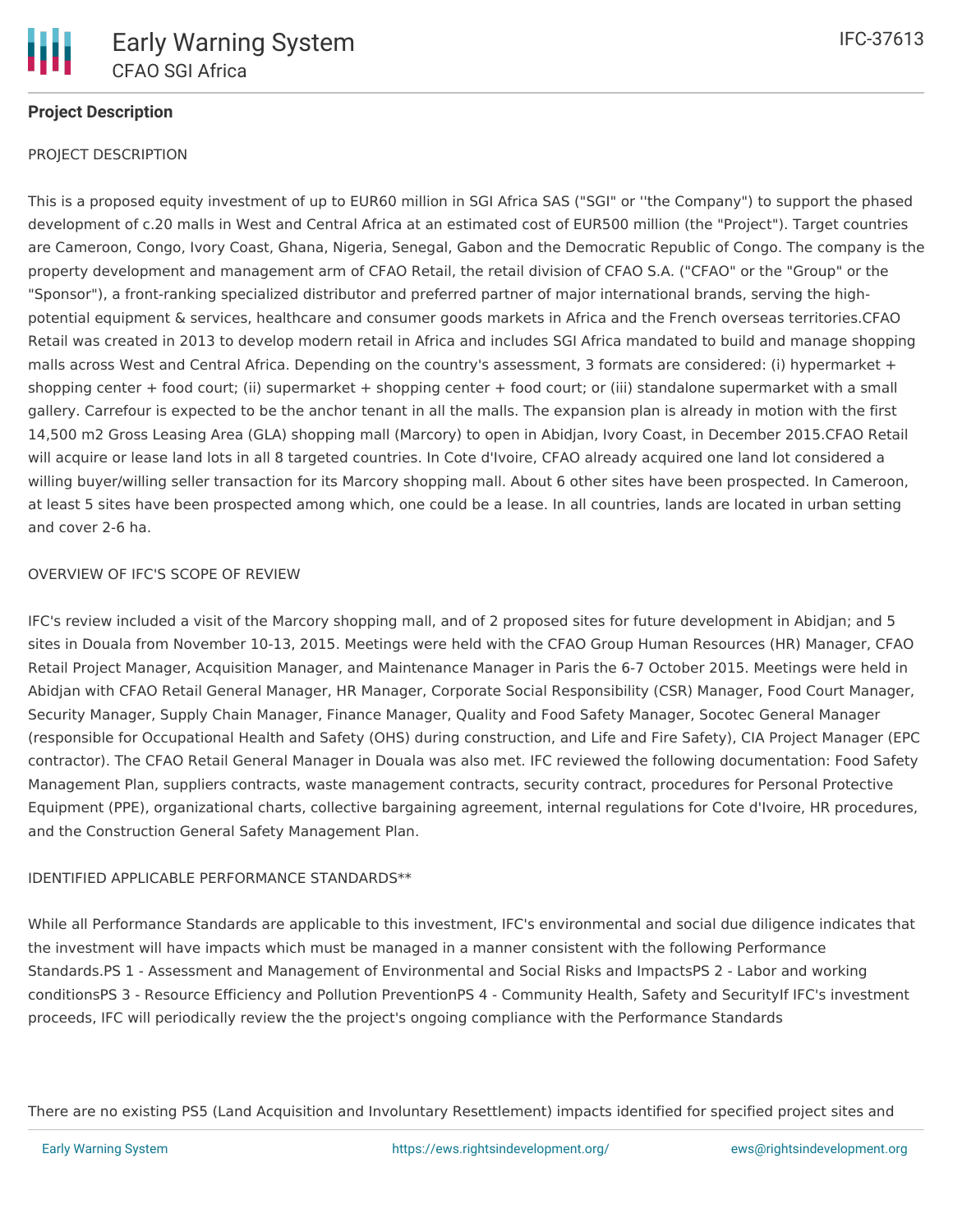## **Investment Description**

• International Finance Corporation (IFC)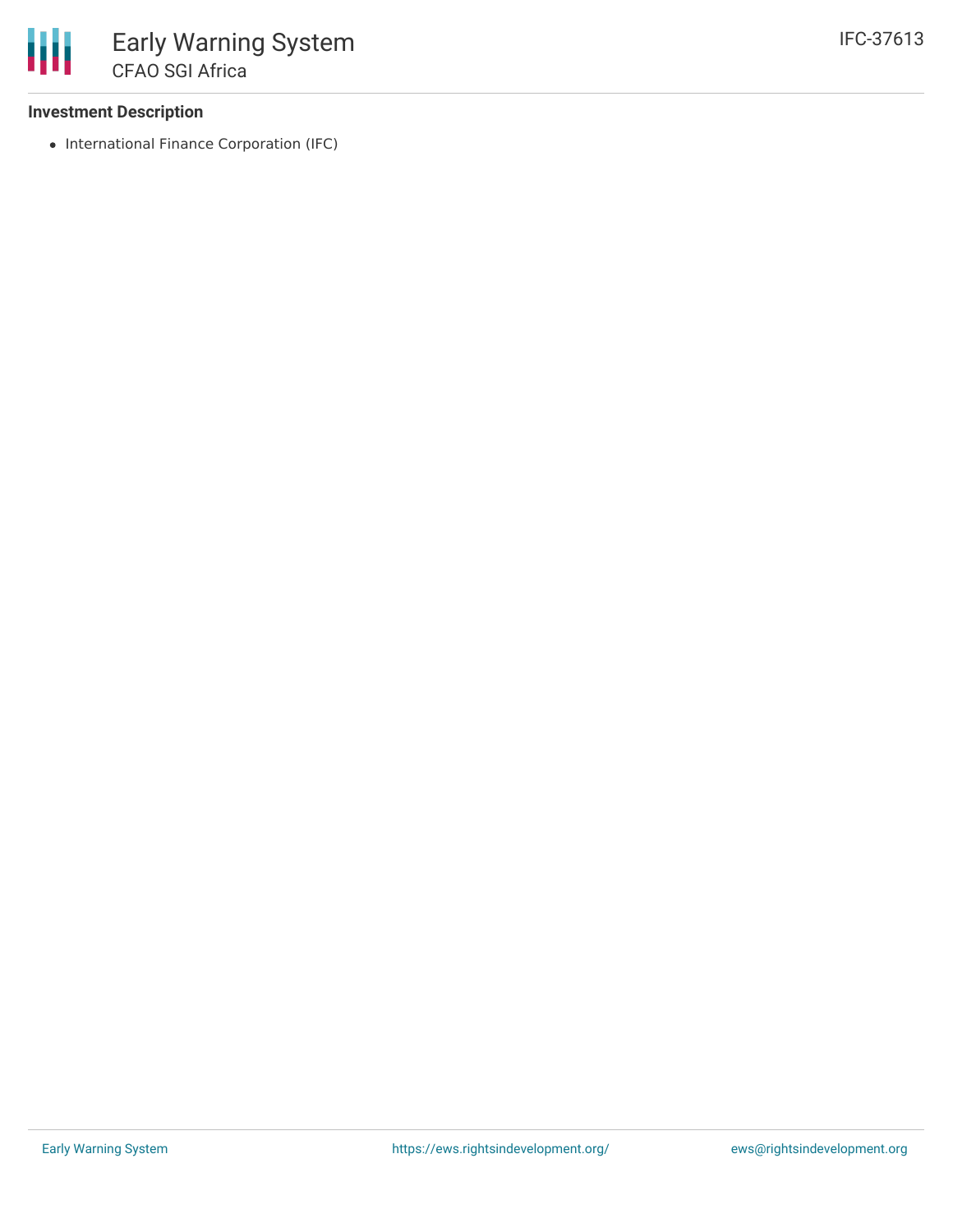

# **Contact Information**

Sabine Audoux Secrétariat Général Tél. : +33 (0)1 46 23 58 25 Fax : +33 (0)1 46 23 08 09 18, rue Troyon - 92 316 Sèvres Cedex - France mailto:saudoux@cfao.com / http://www.cfaogroup.com

## ACCOUNTABILITY MECHANISM OF IFC

The Compliance Advisor Ombudsman (CAO) is the independent complaint mechanism and fact-finding body for people who believe they are likely to be, or have been, adversely affected by an IFC or MIGA- financed project. If you submit a complaint to the CAO, they may assist you in resolving a dispute with the company and/or investigate to assess whether the IFC is following its own policies and procedures for preventing harm to people or the environment. If you want to submit a complaint electronically, you can email the CAO at CAO@worldbankgroup.org. You can learn more about the CAO and how to file a complaint at http://www.cao-ombudsman.org/